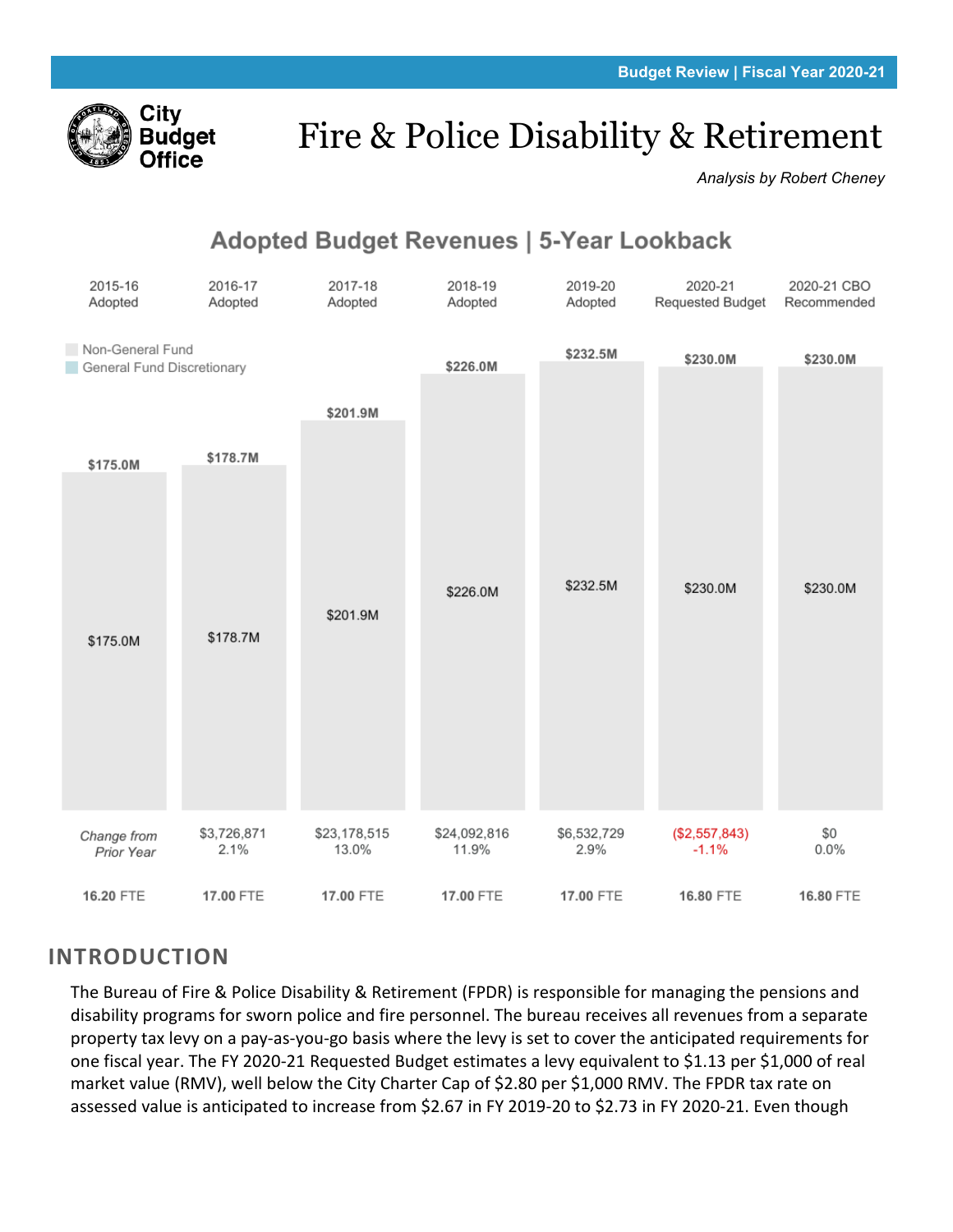bureau expenditures have increased 20% over the past five years, the City is unlikely to reach the Charter Cap due to increases in Portland's Real Market Value.

## **BASE BUDGET KEY ISSUES**

The FPDR system is funded with property taxes that are levied annually to cover the current year costs. The amount that may be levied is subject to a cap that is equal to \$2.80 per \$1,000 in real market value. The actual levy rate has fluctuated at less than half of the cap in recent years. Because there is a cap in the amount of revenue that can be collected through property taxes, FPDR contracts out a study every two years to anticipate the likelihood that the cap could be reached. The latest study was presented in January 20[1](#page-1-0)9<sup>1</sup> and, largely due to rapidly increasing market values, it found that there is roughly a 1% chance that the cap could be reached within the next 20 years. Because the real market value of property in Portland has increased dramatically – by nearly 50% in just the last five years – it is becoming increasingly unlikely that this will be a near-term issue.

As Portland continues to grow its property tax base, the impact of the levy is lessened. Similarly, over the next decade most of Portland's urban renewal areas will return a significant amount of assessed value back onto the property tax rolls. To the extent the growth exceeds increasing costs, individual taxpayers could see a decrease in the actual amount paid to FPDR, even as the system continues to require more property tax revenue overall.

Property tax revenue did not grow as quickly as expenses in FY 2019-20 due to an increase in beginning fund balance, which reduces the amount the bureau needs to levy. For FY 2020-21, the bureau is budgeting \$17.6 million in beginning fund balance, resulting in a 6.1% increase in tax revenue compared to the FY 2019-20 Revised Budget.

#### **Forecasted Revenues and Expenditures**

FY 2020-21 total budgeted bureau expenditures are \$173.3 million, after subtracting Tax Anticipation Notes (TANs), Contingency, and General Fund Overhead costs. Of the \$173.3 million in bureau expenditures, 74% are for pension benefits; 13% are for PERS contributions made on behalf of sworn staff hired after December 31, 2006; 4% is for disability payments, 2% for program administration; and 7% for fund level requirements such as debt service.

Any increases to sworn salaries represent risks to the expenditure budget, as some pensioners receive COLAs based on bargained increases in active employee pay, and salary growth results in higher PERS contributions on sworn employees hired after 2006, an expense FPDR reimburses the Police and Fire Bureaus for. Revenue risks are tied to property tax compression and delinquency, as the bureau is nearly entirely dependent on property tax revenues to fund its expenses.

#### **Senate Bill 507**

Senate Bill 507<sup>[2](#page-1-1)</sup> may increase disability claims for Post-Traumatic Stress Disorder (PTSD) and Acute Stress Disorder to eligible police officers and fire fighters by shifting the burden of proof from the claimant to the insurer.

FPDR anticipates increased costs related to claims under this new statute, but projects that these costs can be absorbed into the existing budget and five-year forecast for Fire & Police Disability & Retirement

<https://olis.leg.state.or.us/liz/2019R1/Downloads/MeasureDocument/SB507/Enrolled>

<span id="page-1-0"></span><sup>1</sup> Actuarial Valuation & Levy Adequacy Analysis[: https://www.portlandoregon.gov/fpdr/article/712886](https://www.portlandoregon.gov/fpdr/article/712886)

<span id="page-1-1"></span><sup>&</sup>lt;sup>2</sup> SB 507 "Relating to occupational diseases for purposes of workers' compensation for certain workers; and prescribing an effective date." Effective Date September 29, 2019.